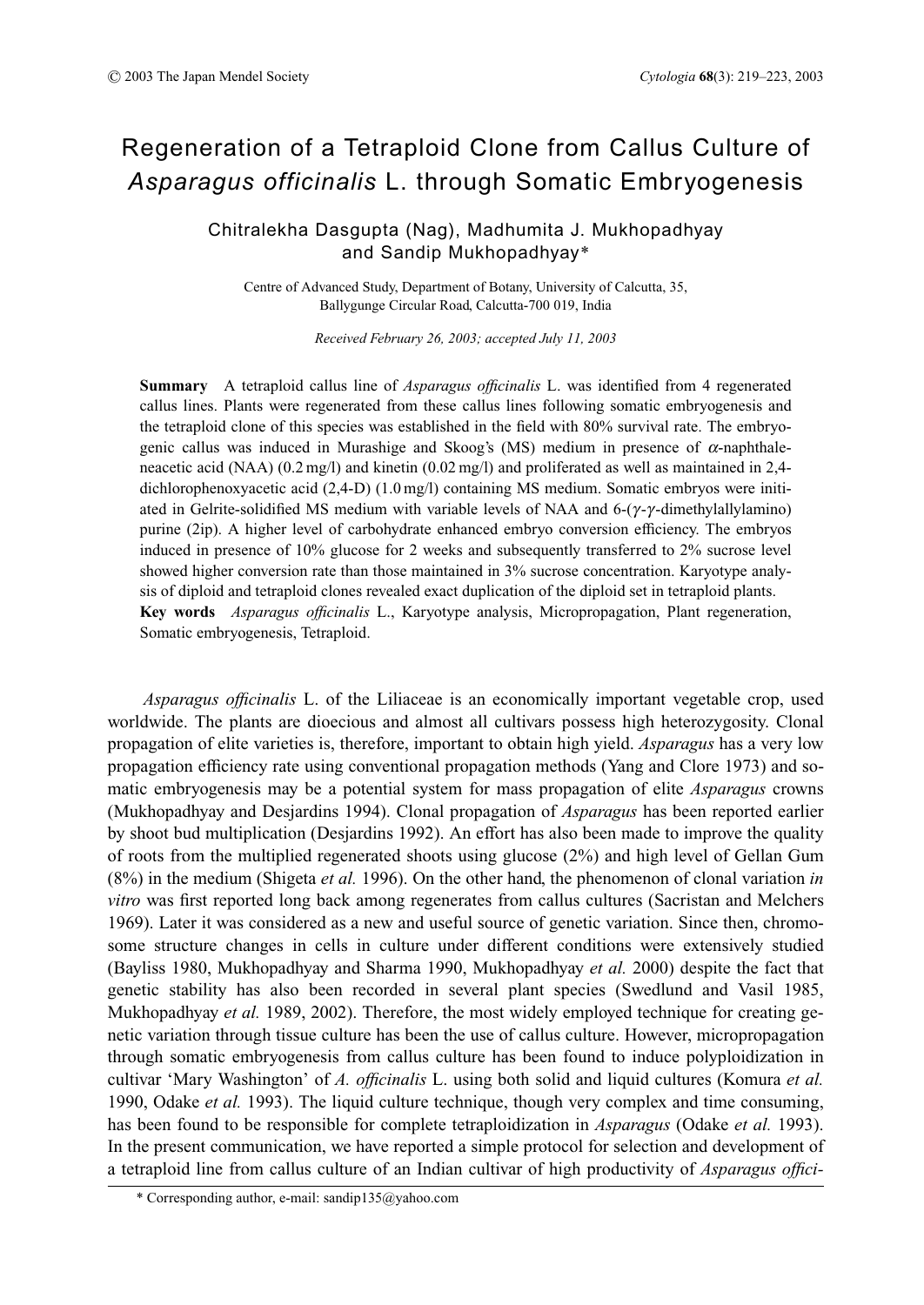*nalis* L. and subsequent plant regeneration *via* somatic embryogenesis.

#### Material and methods

The shoot segments from *in vitro* germinated plants from seeds of *Asparagus officinalis* L. (Strain No-JL-991) (kindly provided by RRL, Jammu) were cultured on Murashige and Skoog (MS) basal medium (Murashige and Skoog 1962) supplemented with  $3\%$  (w/v) sucrose, 0.25% (w/v) Gelrite<sup>®</sup> and different levels of NAA (0.2, 1.0, 2.0 mg/l) in combination with a constant level of kinetin (0.02 mg/l) for callus induction.

The induced calli (soft and friable) were sub-cultured on Gelrite-solidified MS medium with 2,4-D (1.0 mg/l) after 6–8 weeks for further proliferation. Subsequently, calli were further transferred to MS basal medium with different concentrations and combinations of growth regulators and sugar concentrations for somatic embryo initiation and subsequent regeneration. At first the calli were transferred to MS medium supplemented with 0.25% (w/v) Gelrite<sup>®</sup>, 3% (w/v) sucrose, NAA (0.1 mg/l) and varying concentrations of 2ip (0.15, 0.3, 0.6 mg/l) (embryo induction medium) (Table 1) and maintained for 4 weeks.

These calli were then placed on the same induction medium with elevated (10%) glucose level for 10 d and further transferred to the same medium with 2% sucrose where bipolar embryonic structures appeared. These embryos were subsequently transferred to 1/2 strength of MS medium with 0.25% (w/v) Gelrite<sup>®</sup>, 3% (w/v) sucrose and varying concentrations of kinetin (0.5, 1.0, 1.5 mg/l) and abscisic acid (ABA) (0.5 mg/l) for maturation (embryo maturation medium). Embryos that converted to complete plantlets were kept in 1/2 strength of Gelrite-solidified MS medium with  $3\%$  sucrose before transferring to the soil. All cultures were incubated in a culture room at  $24\pm1\,^{\circ}\mathrm{C}$ under a photoperiod of 16 h, supplied by cool white fluorescent tubes giving light intensity of 48  $\mu$ mol m $^{-2}$  s $^{-1}$ .

Ploidy level of callus tissue and the regenerates was determined through chromosome analysis. Callus tissue and root tips were taken after 10–14 d of subculture and pretreated in a saturated aqueous *p*-dichlorobenzene solution at 18°C for 3.5 h followed by fixation in Carnoy's fixative (ethanol : chloroform : acetic acid,  $6:3:1$ ) for overnight at  $20^{\circ}$ C. The tissue was then hydrolyzed in 5N HCl for 15 min at 18°C, stained in 2% acetic-orcein staining solution after a brief treatment in 45% acetic acid and subsequently squashed for observation (Mukhopadhyay and Sharma 1990).

## Results and discussion

The yellowish, friable calli initiated in presence of NAA/kinetin (0.2/0.02 mg/l) grew rapidly after transferring to MS medium containing 1.0 mg/l 2,4-D with 3% (w/v) sucrose. Cytological observations revealed tetraploid cells in one of the 4 callus lines. Those calli were further maintained in MS+2,4-D (1.0 mg/l) medium up to 4 months and cytological analysis in a  $4-5$  weeks interval showed a stable tetraploidy. Such callus tissue was further induced to somatic embryo formation for plant regeneration. Somatic embryogenesis is generally found to be triggered by auxin and in many species, 2,4-D is the most potent for induction of somatic embryos (Mukhopadhyay and Desjardins 1994). Similarly the calli, when kept only in NAA/kinetin did not show embryogenic responses but when transferred to the media with 2,4-D showed favorable results. These calli showed little embryogenic response when they were maintained in the same media for longer period but shows positive embryogenesis in embryo induction medium or in a lower auxin containing media. Similar results were observed in other plants (Mukhopadhyay and Desjardins 1994) where auxin at a lower concentrations was more effective for embryo induction.

Some embryonic structures were recorded in MS medium with NAA and 2ip (0.1/0.15 mg/l) when they were sub-cultured in the same medium (Fig. 1a) as compared to the other 2 combinations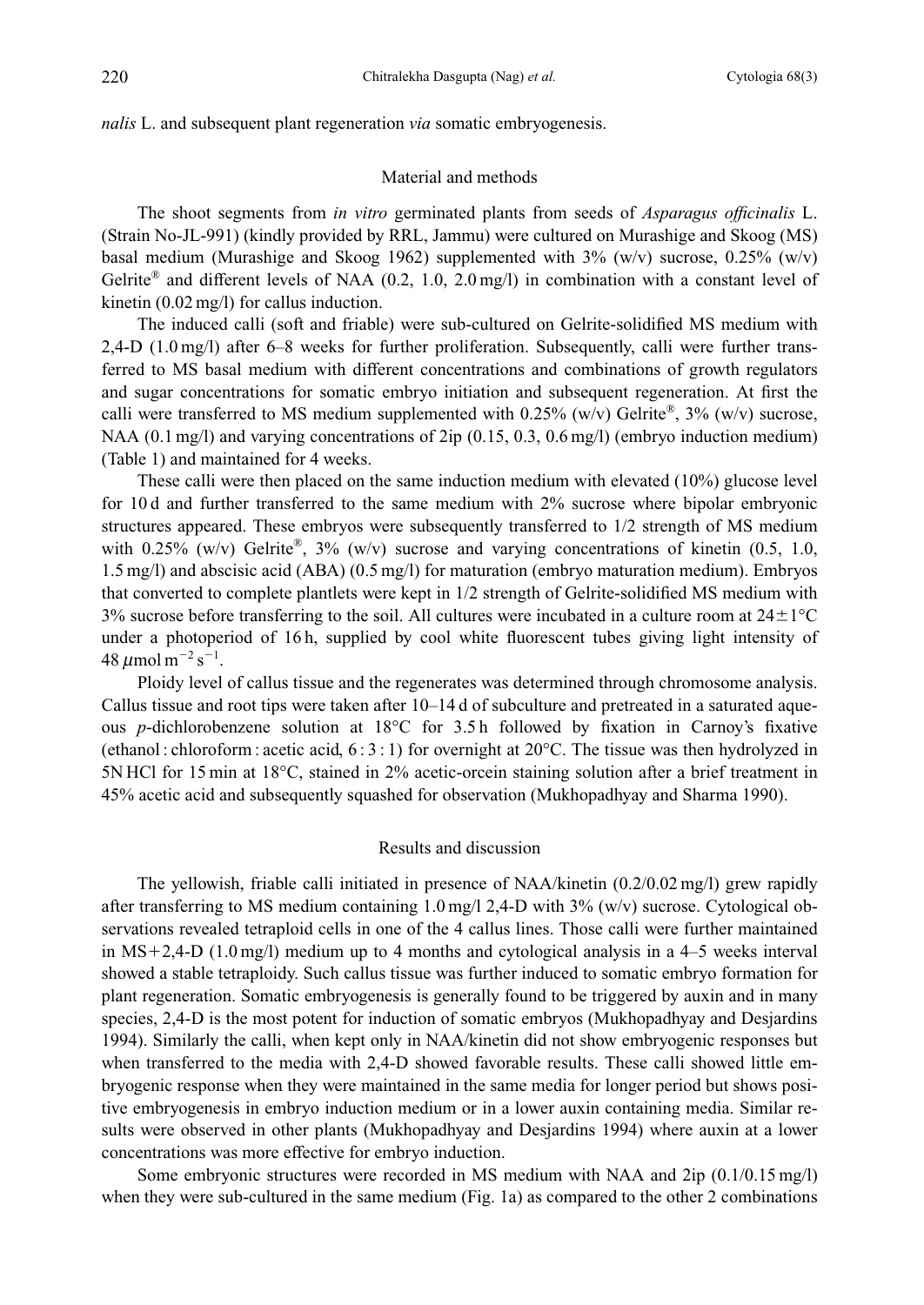

Fig. 1. Somatic embryo induction and plant regeneration *in vitro* of *Asparagus officinalis* L. a) Stereo-microscopic view of somatic embryo initiation in NAA (0.1 mg/l) and 2ip (0.3 mg/l) containing medium (*ca.*  $\times$ 3.85). b) Stereo-microscopic view of shoot and root formation from germinated somatic embryos in 1/2 MS medium with 1 mg/l kinetin (*ca.*  $\times$ 3.85). c) Complete plant regeneration in MS basal medium (*ca.*  $\times$ 0.63). d) Somatic metaphase plate of the mother plant showing  $2n=20$  chromosomes ( $ca. \times 1375$ ). e) Somatic metaphase plate from a tetraploid regenerate showing  $2n=40$ chromosomes ( $ca. \times 1500$ ).

but those embryos showed very low response during maturation. Consistent high embryogenic efficiency (65–70%) from those calli was achieved only in presence of NAA/2ip (0.1/0.3 mg/l) with a carbon source shock (10% glucose to 2% sucrose) (Table 1). The higher sugar level for a limited period found to favor somatic embryogenesis in several species (Williams and Maheswaran 1986, Lazzeri *et al.* 1988, Mukhopadhyay and Desjardins 1994).

All those embryonic bipolar structures were transferred to  $1/2$  MS medium with  $3\%$  (w/v) sucrose and 4 different hormone combinations (kinetin and ABA) for maturation and maximum number of shoots and roots were recorded in 1/2 MS with 1 mg/l kinetin within 20–30 d (Fig. 1b). Addition of ABA (0.5 mg/l) in the same medium showed formation of shoots and roots after 50–60 d of subculture only in stressed condition (exhausted medium). The complete plants grew profusely in 1/2 strength of Gelrite-solidified MS basal medium (Fig. 1c). The most critical step in somatic embryogenesis is the maturation process which leads to germination and complete plant formation. The importance of ABA (Li and Wolyn 1996) and kinetin (Sink *et al.* 1990) in the differentiation media has been well demonstrated. In our experiment, kinetin favored germination to a great extent and finally resulted in complete plant regeneration showing higher percentage of germination (more than 50%) than other combinations.

Our results suggested that though both NAA and 2,4-D favored induction of embryogenesis, a carbon source shock was found to be most important for a consistent and rapid embryogenesis. The embryo formation was found to be enhanced largely when sucrose (as a carbon source) level was reduced to 2% from 10% glucose. Previous reports also showed that the carbohydrate type and its concentration during induction, maturation and germination affected the process and product of embryogenesis in *A. officinalis* (Levi and Sink 1990, Mukhopadhyay and Desjardins 1994).

The plantlets were potted in vermiculite to acclimatize for 2–3 weeks, after which they were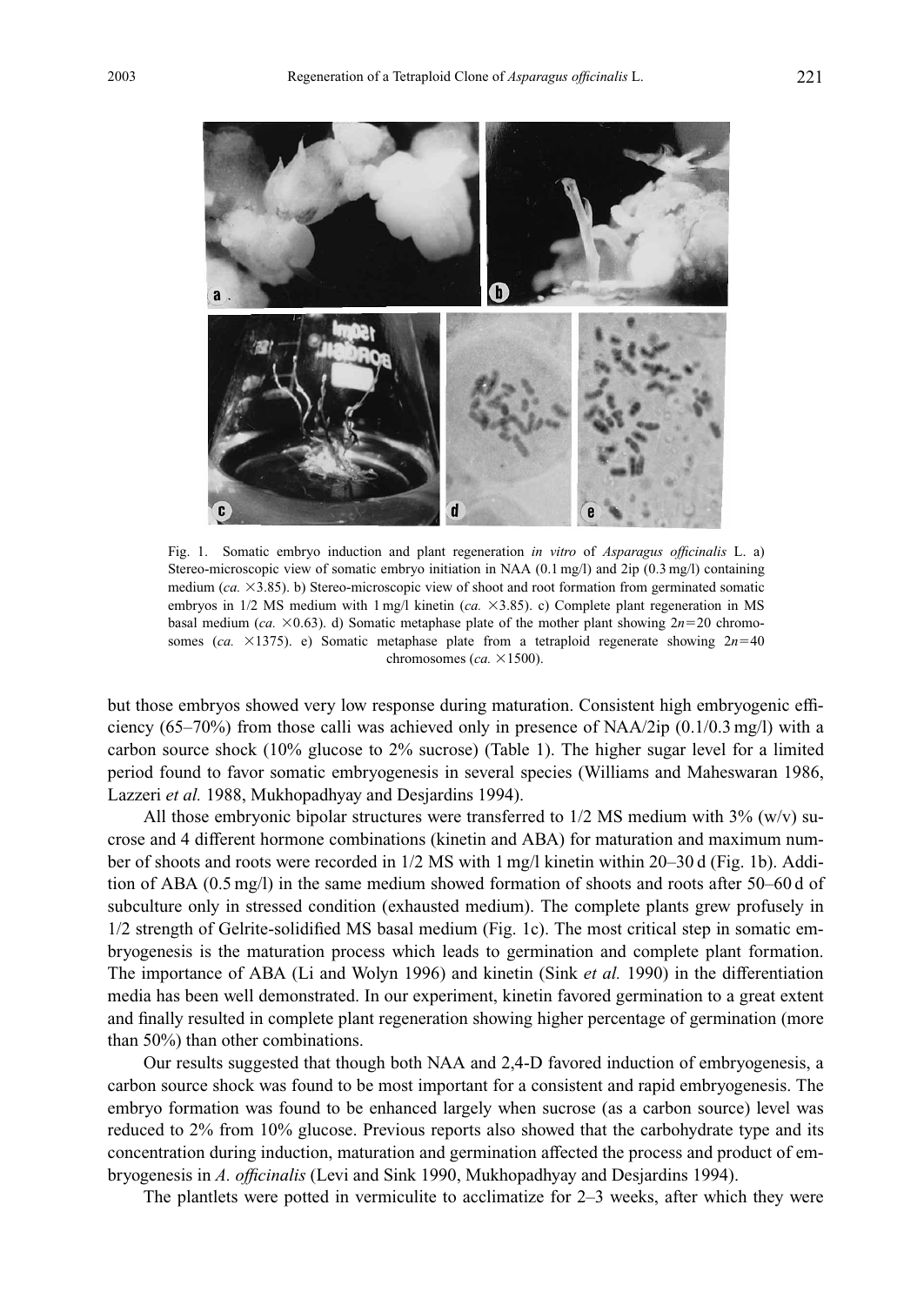| regulators (mg/l) in<br>nduction medium<br>with 10% glucose<br>Conc. of growth | by developed structures<br>Responses as revealed | maturation medium<br>regulators $(mg)$ in<br>Conc. of growth<br>with 2% sucrose | Responses        | for plant development<br>in 1/2 MS medium<br>regulators (mg/l)<br>Conc. of growth | No. of regenerated<br>shoots* | No. of regenerated<br>$roots*$ |
|--------------------------------------------------------------------------------|--------------------------------------------------|---------------------------------------------------------------------------------|------------------|-----------------------------------------------------------------------------------|-------------------------------|--------------------------------|
| NAA/2ip (0.1/0.15)                                                             | Globular                                         | NAA/2ip (0.1/0.15)                                                              | Globular         |                                                                                   |                               |                                |
| NAA/2ip (0.1/0.3)                                                              | Many bipolar                                     | NAA/2ip (0.1/0.3)                                                               | shoots and roots | Kn (0.5)                                                                          | 5.4 $\pm$ 0.46                | $12.4 \pm 0.73$                |
|                                                                                |                                                  |                                                                                 | developed in     | $\mbox{Kn}\left(1.0\right)$                                                       | $1.6 - 0.67$                  | $(4.2 + 0.10)$                 |
|                                                                                |                                                  |                                                                                 | high number      | Kn(1.5)                                                                           | $6.2 \pm 0.18$                | $6.6 \pm 0.22$                 |
|                                                                                |                                                  |                                                                                 |                  | Kn/ABA (1.0/0.5)                                                                  | $5.8 \pm 0.33$                | $8.0 + 0.49$                   |
| NAA/2ip (0.1/0.6)                                                              | Less bipolar                                     | NAA/2ip (0.1/0.6)                                                               | Shoots and roots | $\mathrm{Kn}\left(0.5\right)$                                                     |                               |                                |
|                                                                                |                                                  |                                                                                 | developed in     | $\mathrm{Kn}\left(1.0\right)$                                                     | $1.4 \pm 0.22$                | $7.2 \pm 0.33$                 |
|                                                                                |                                                  |                                                                                 | ess number       | Kn(1.5)                                                                           | $1.2 \pm 0.18$                | $5.2 \pm 0.33$                 |
|                                                                                |                                                  |                                                                                 |                  | Kn/ABA (1.0/0.5)                                                                  |                               |                                |

\* Data represents as mean

6S.E. from five replicates.

Data represents as mean ± S.E. from five replicates

transferred to soil with 80% survival rate. The tetraploid clone was morphologically different from the diploid ones with dense cladodes and short stature. Chromosome analysis from all regenerated plants thus obtained showed  $2n=40$  chromosomes (Fig. 1e). Comparative karyotype analysis of the mother plant (diploid) (Fig. 1d) with the present tetraploid line revealed exact duplication of the diploid set with 4 different types of chromosomes (Fig. 2). The length of the chromosomes has been found to be reduced with increase in chromosome number. Out of the 4 callus lines, one was found to be tetraploid after 1 month of callus induction. Successive frequent cytological analysis of these 4 callus lines in 2,4-D containing medium showed stability in respective chromosomal status, *i.e.* the diploid lines with  $2n=20$  chromosomes and the tetraploid one with  $2n=40$  chromosomes. These results suggest that chromosome doubling might have occurred during callus induction in presence of NAA and kinetin at very low levels in Gelritesolidified medium. In a previous report, tetraploidy in *Asparagus* was obtained in liquid



Fig. 2. Karyotypes of somatic metaphases of the diploid  $(2n=20)$  mother plant and a tetraploid  $(2n=40)$  plant, regenerated *in vitro* of *Asparagus officinalis* L.

F. II

ċ

Ŀ. È